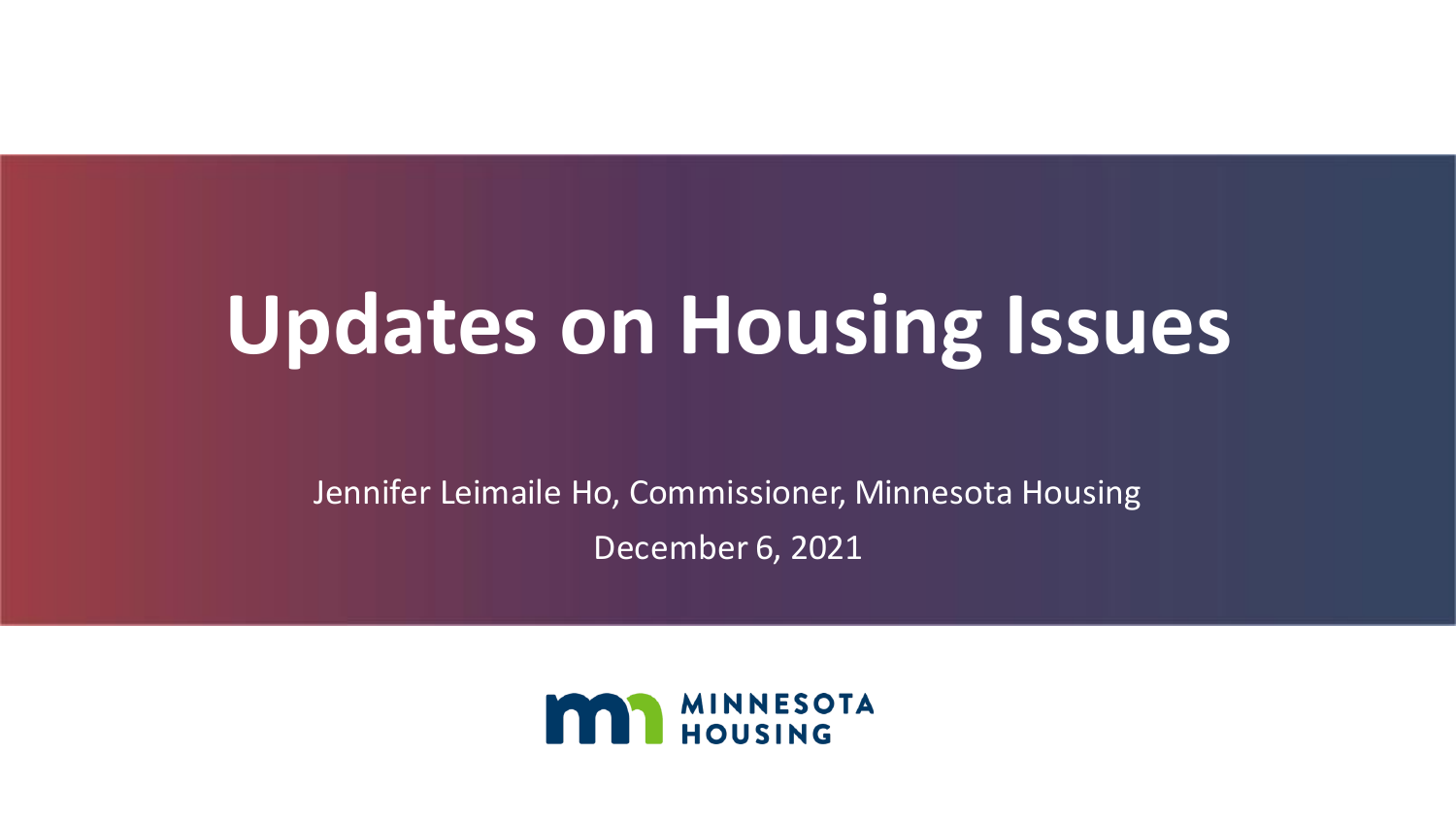#### **Status of COVID-19 Emergency Rental Assistance Program**

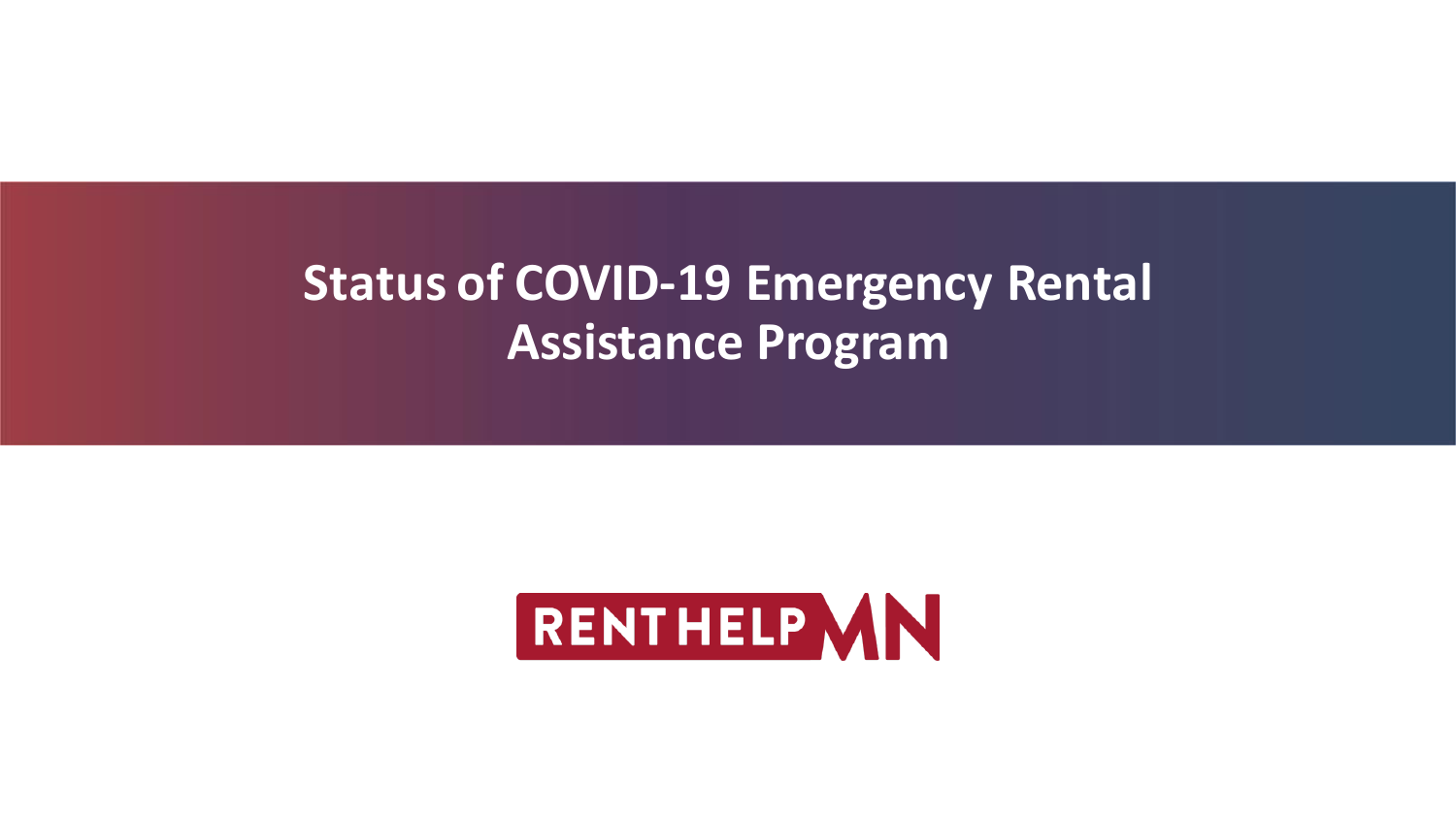#### **Treasury Allocations to Minnesota Housing**

#### RENTHELP VIN

ERA1: \$300 million ERA2: \$228 million **TOTAL: \$528 million**

**Treasury Allocations to All Minnesota Entities** 

*(State, Counties and Cities)*

ERA1: \$375 million ERA2: \$298 million Total Statewide: \$673 million

**RentHelpMN | COVID-19 Emergency Rental Assistance December 6, 2021 | 3**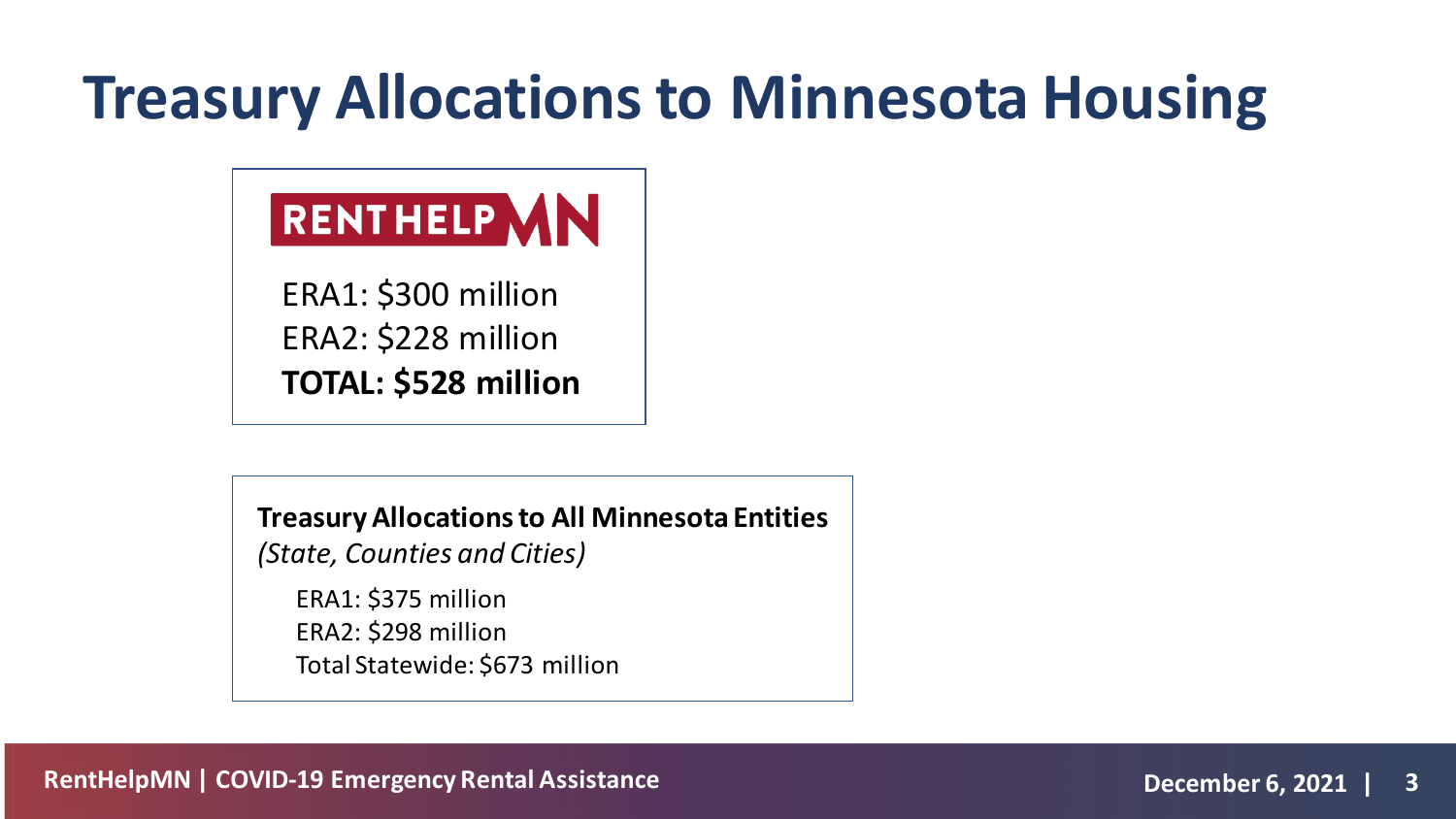### **Goals of the emergency rental assistance**



- Maintain housing stability.
	- Keep people in their homes during a public health crisis.
	- Renters with low incomes face long economic recovery.
	- Evictions affect renters' ability to have stable housing for years to come.
- Cover overdue rent.
	- Property owners continue to provide and maintain rental properties.
	- Property owners face uncertainty about when their incomes will stabilize.
	- Lost income is problematic and stressful.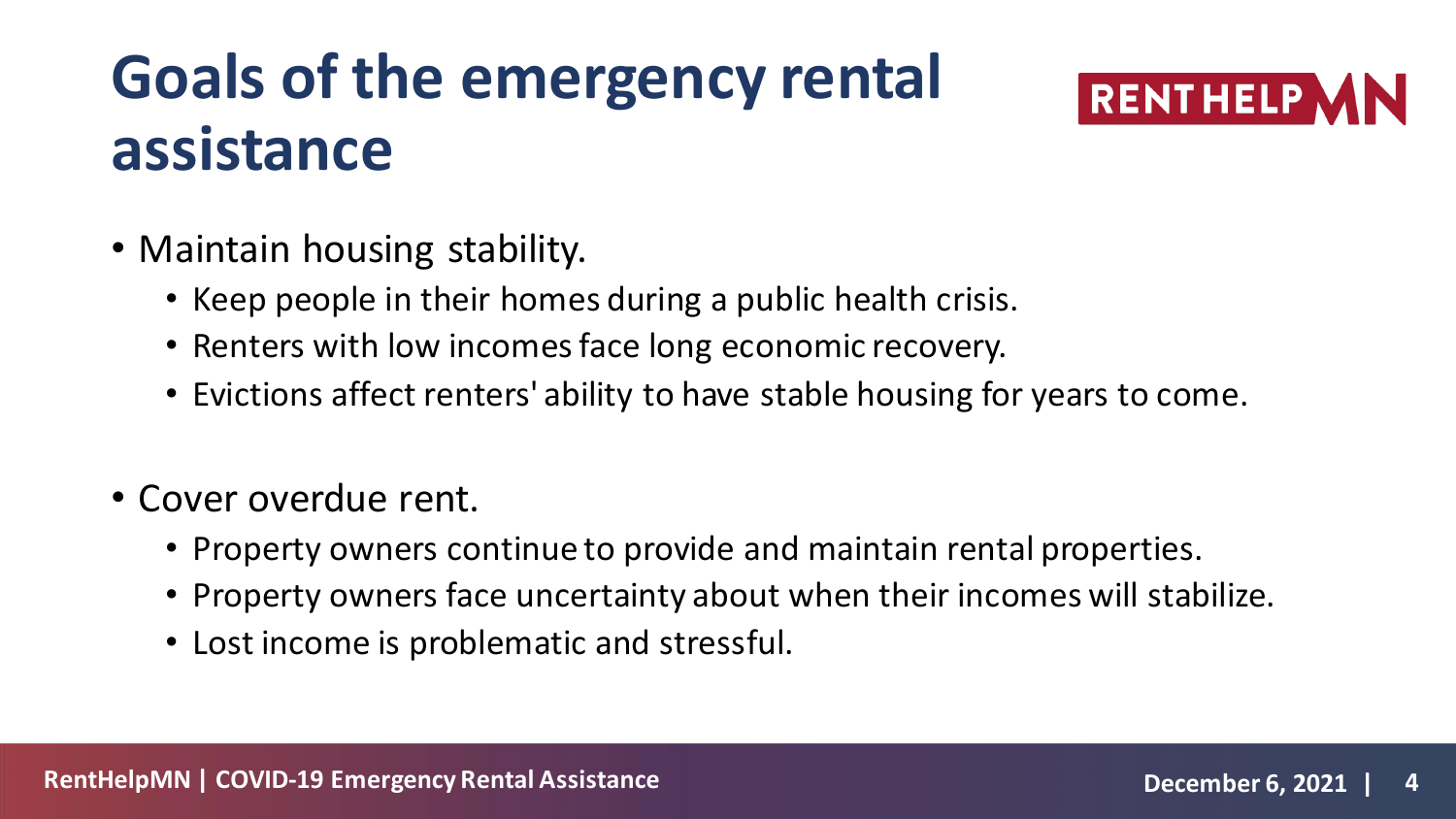#### **Households assisted to date**



- 65,619 applications submitted,
- 61,600 payments made to date, assisting 37,130 unique households



#### **Link to Dashboard: www.mnhousing.gov/renthelpmn-dashboard**

**RentHelpMN | COVID-19 Emergency Rental Assistance December 6, 2021 | 5**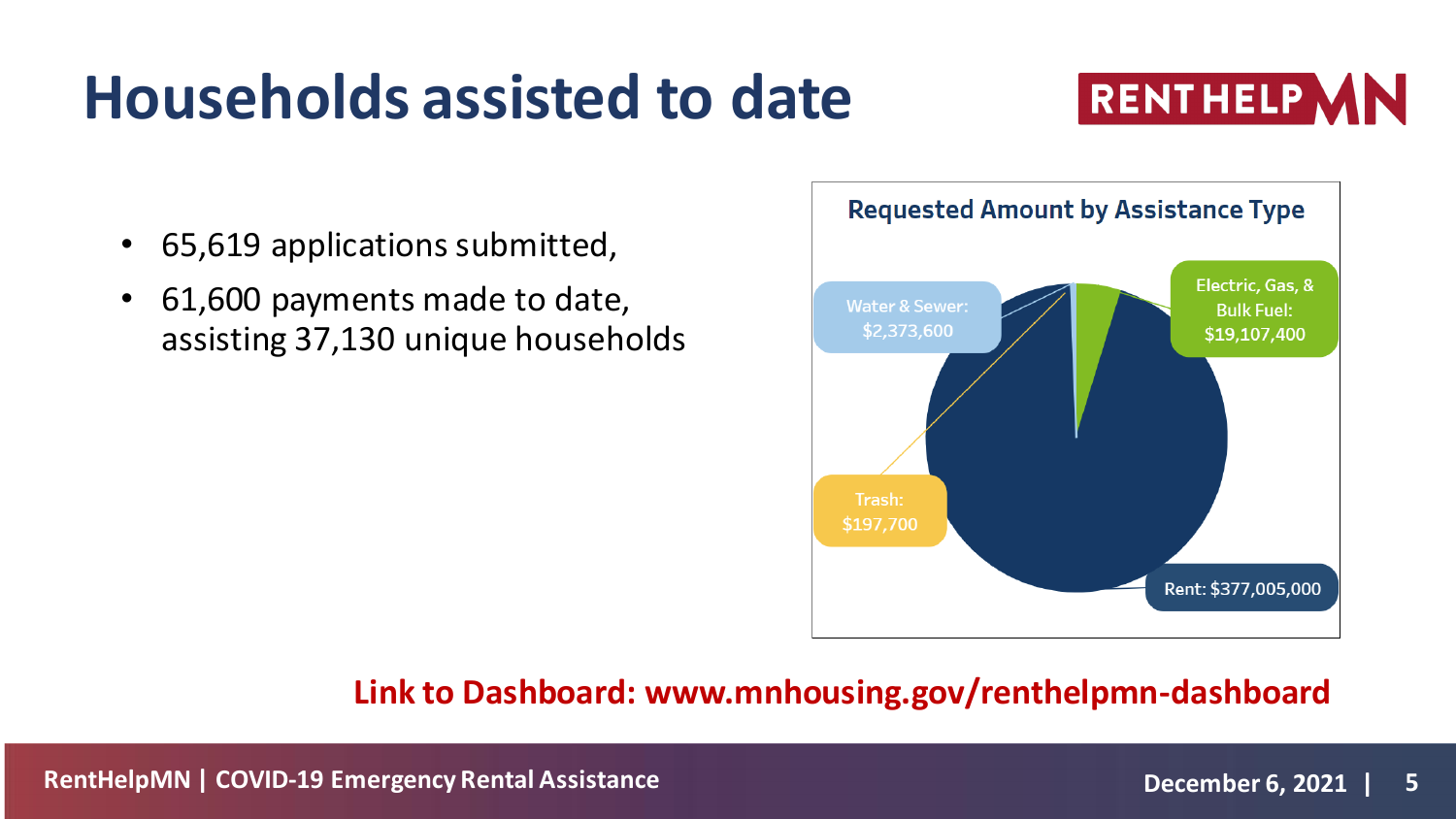# **Applicants are most at-risk renters**



- Eligibility is limited to 80% of area median income (AMI)
- 88% of applicants are "very low income," earning less than 50% average median income. (HUD)
- Two-thirds of applicants are "extremely low income," below 30% AMI.
- Two-thirds of applicants who provide demographic information identify as Black, households of color, or Indigenous households.



#### **Link to Dashboard: www.mnhousing.gov/renthelpmn-dashboard**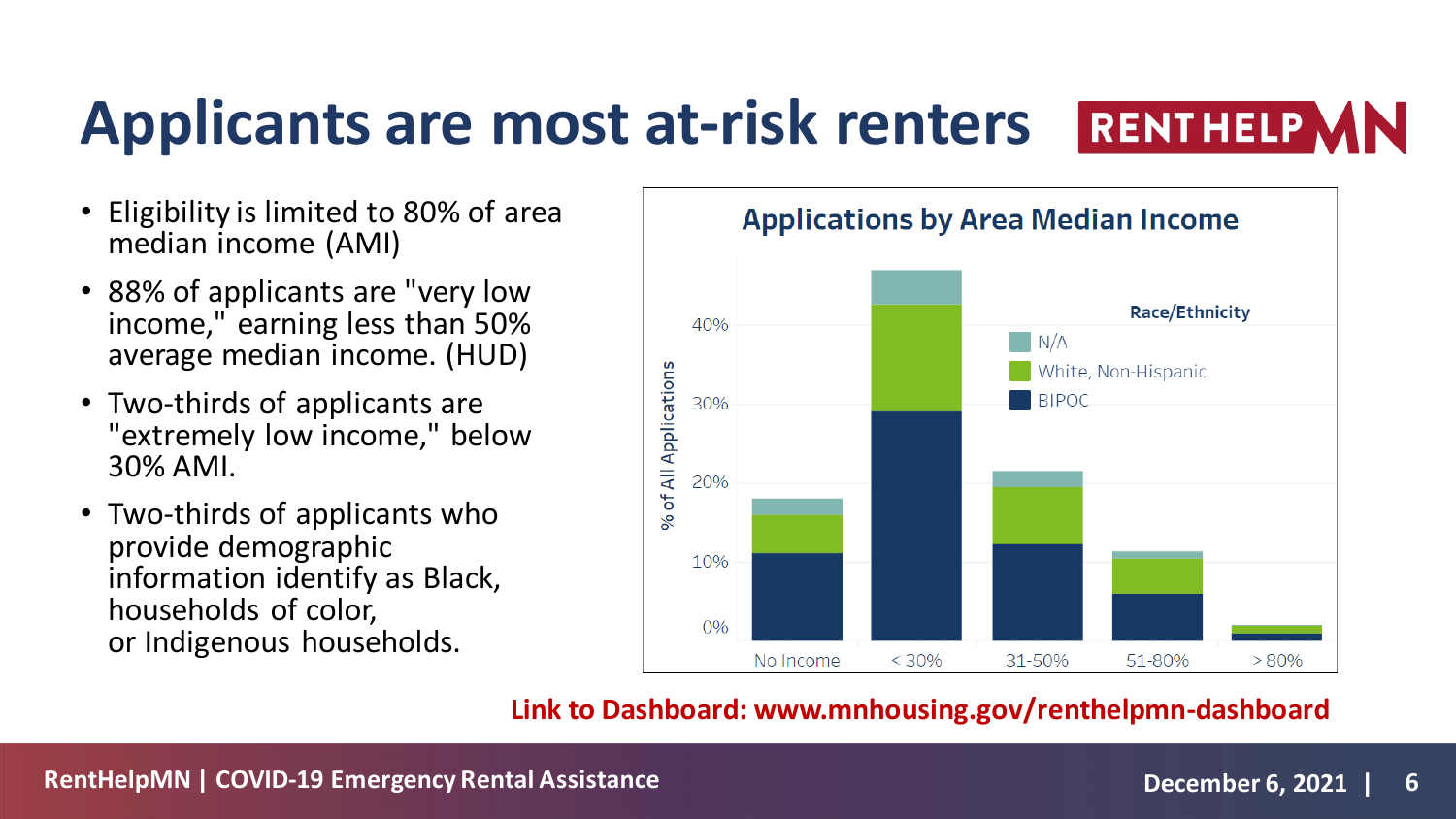### **Payments made through November RENTHELP MN**



Payments per month: May: 374 June: 1703 July: 3699 August: 3933 September: 9029 October: 20,788 November: 19,122

•\$450 million budgeted •\$398 million requested •\$273.9 million paid

*\* numbers are rounded*

#### **RentHelpMN | COVID-19 Emergency Rental Assistance December 6, 2021 | 7**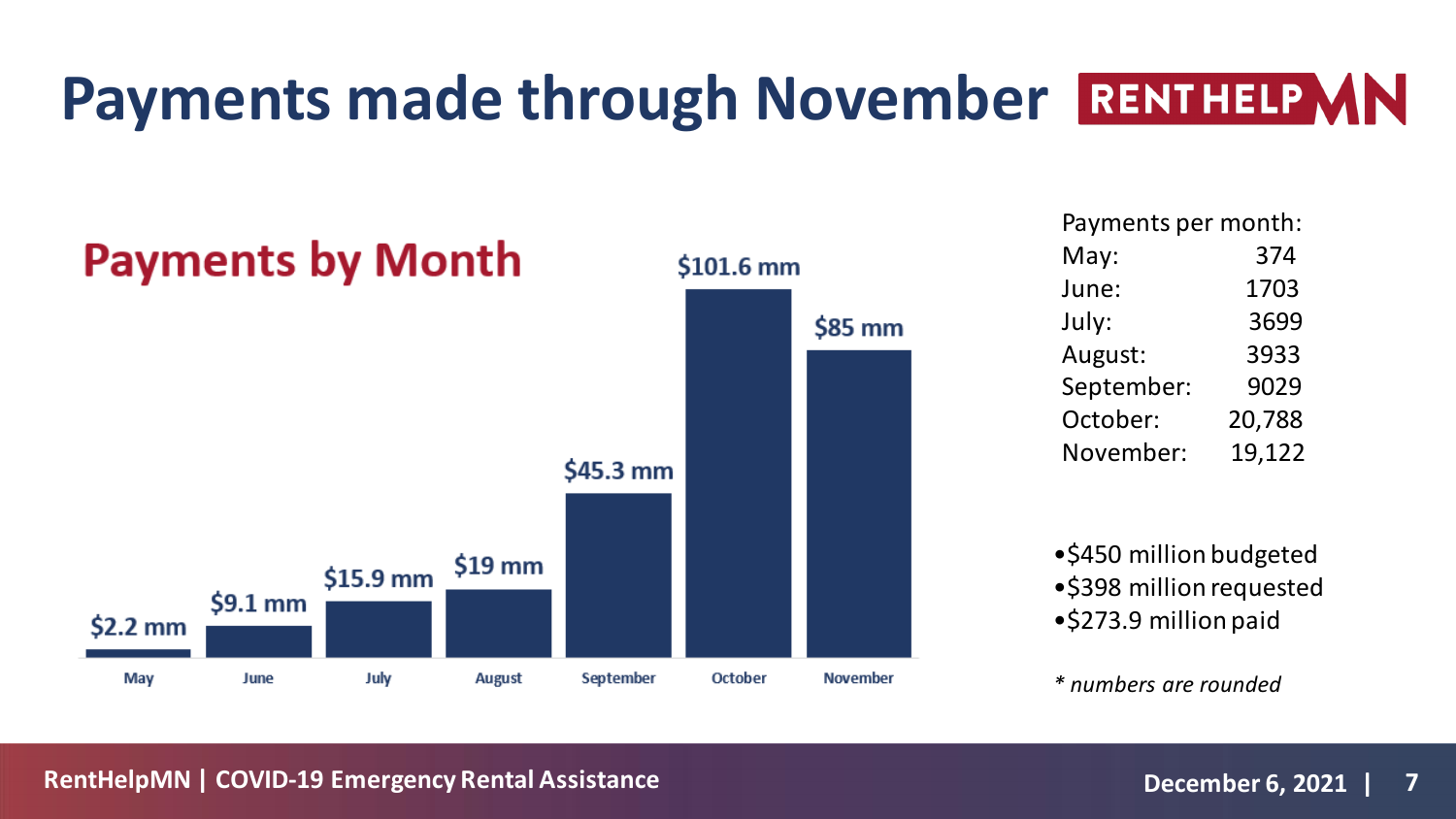# **Need for help remains highApplications by Month**



**RentHelpMN | COVID-19 Emergency Rental Assistance December 6, 2021 | 8**

**RENTHELP MN**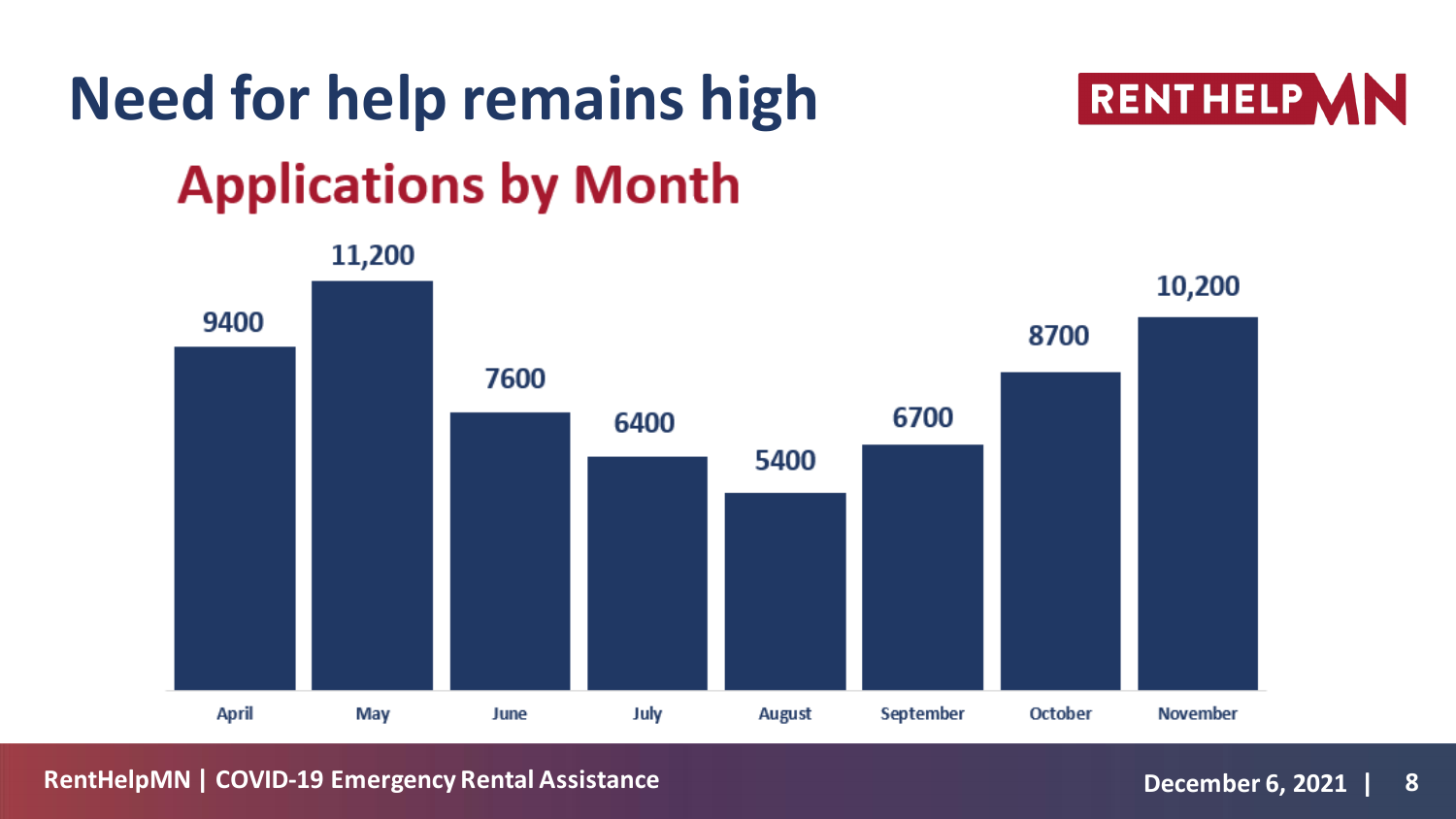# The eviction moratorium is ending

Know your rights. Mark these dates. Learn what you can do to stay in your home.

Your lease could be terminated if you materially violate your lease agreement (does not include nonpayment of rent).

You could be evicted if you qualify for rental assistance but refuse to apply.

You could be evicted if you materially violate your lease agreement (does not include nonpayment of rent).

Your lease could be terminated if you have not paid your rent and are not eligible for COVID-19 rental assistance.

You could be evicted if you have not paid your rent and are not eligible for COVID-19 rental assistance.

All lease termination and eviction protections are lifted except for eligible renters with pending COVID-19 rental assistance applications.



JUNE

 $1, 2022$ 









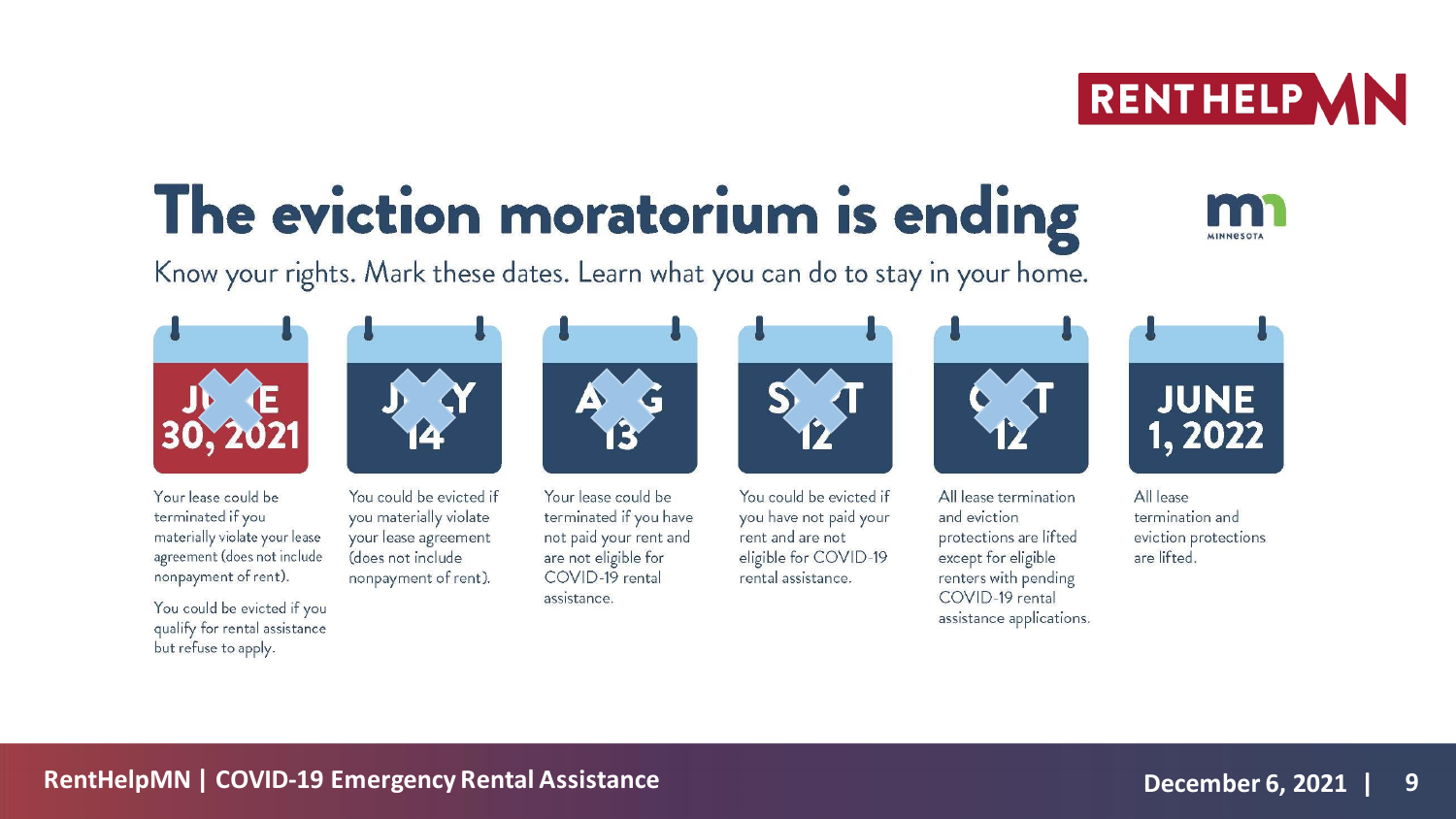# **Falling behind and eligible? Apply.**



Our message to renters who have fallen behind:

- RentHelpMN has funds available and is still accepting applications.
- Communicate with your property owner/manager.
- Submit all documents requested.
- Be responsive to communications about your application.

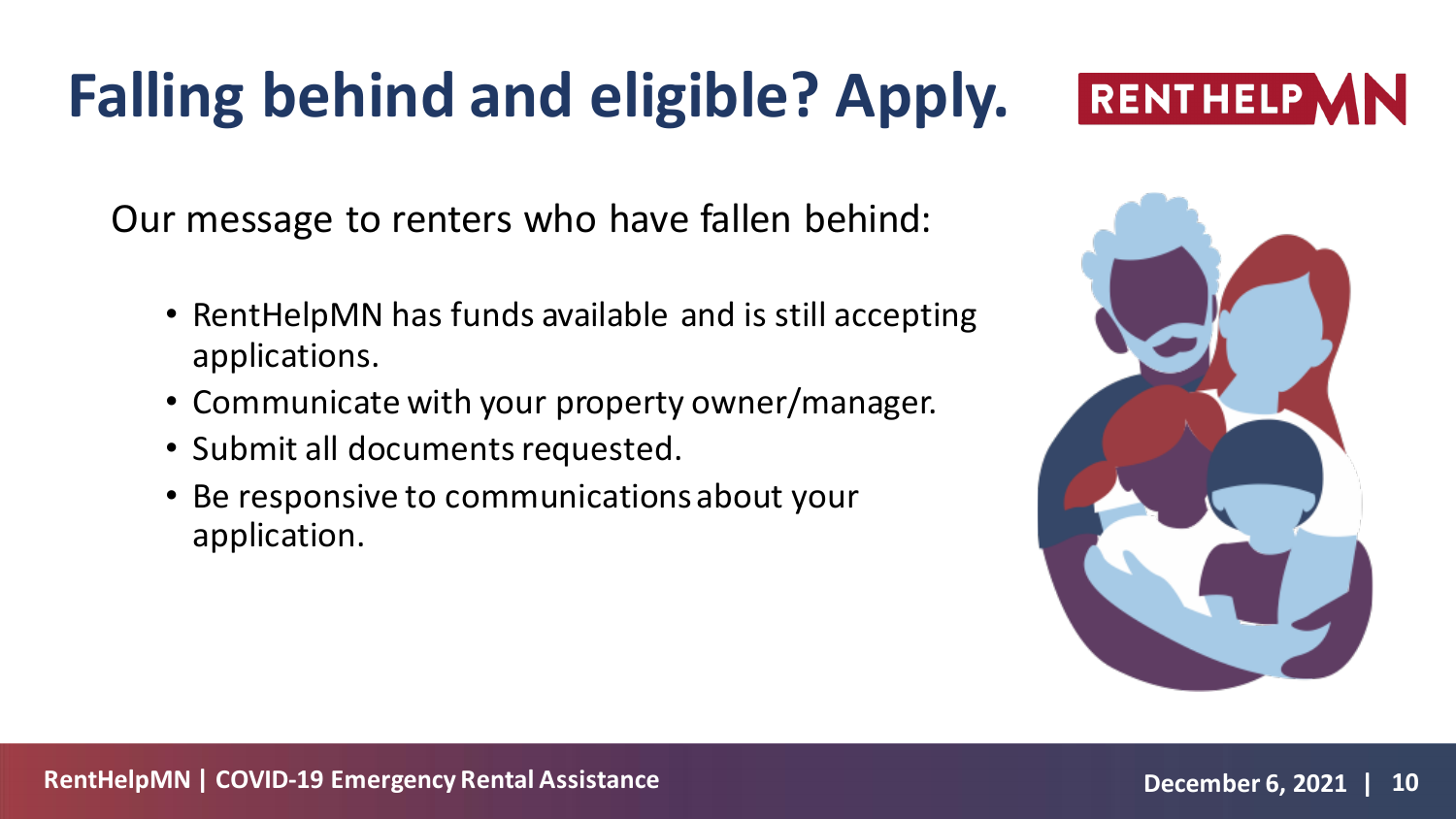#### **Transition from ERA1 to ERA2**



- ERA1 has been fully obligated.
- We have begun spending from the ERA2 allocation.
- The change is invisible to applicants: the application and the process are the same.
- Congress made some changes between the two programs: -Additional months of assistance for applicants (up to 18 total months) -More available for administration: 15% (up from 10%)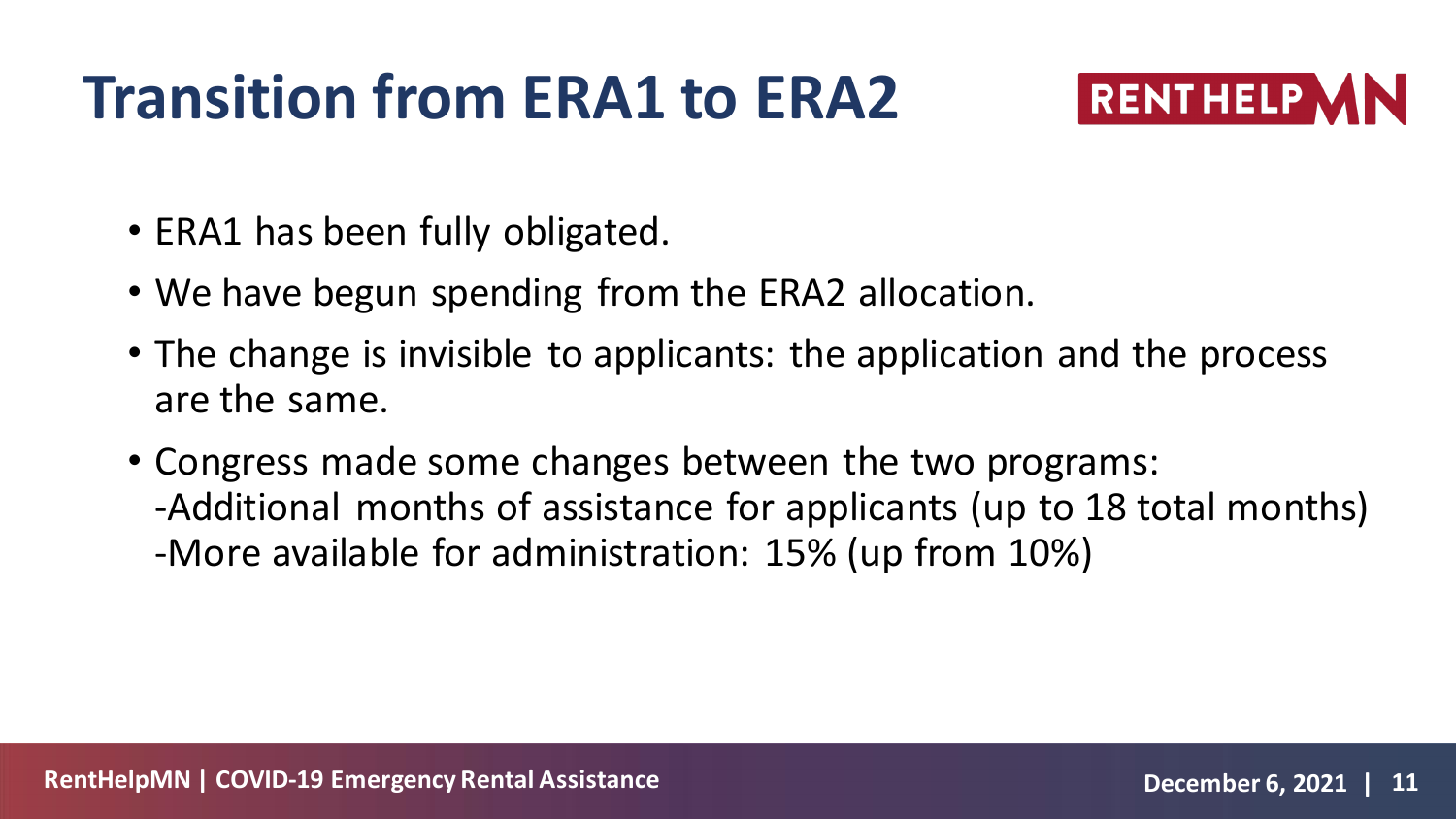# **Administrative funding**



- To facilitate the program enhancements and meet high need for assistance, we added staff for processing applications and customer service.
- In October, the Legislative COVID-19 Response Commission (LCRC) approved an additional \$7 million from the State Fiscal Recovery Fund to maintain the higher staffing levels.
- Adding \$7 million resulted in an administrative total of 12%.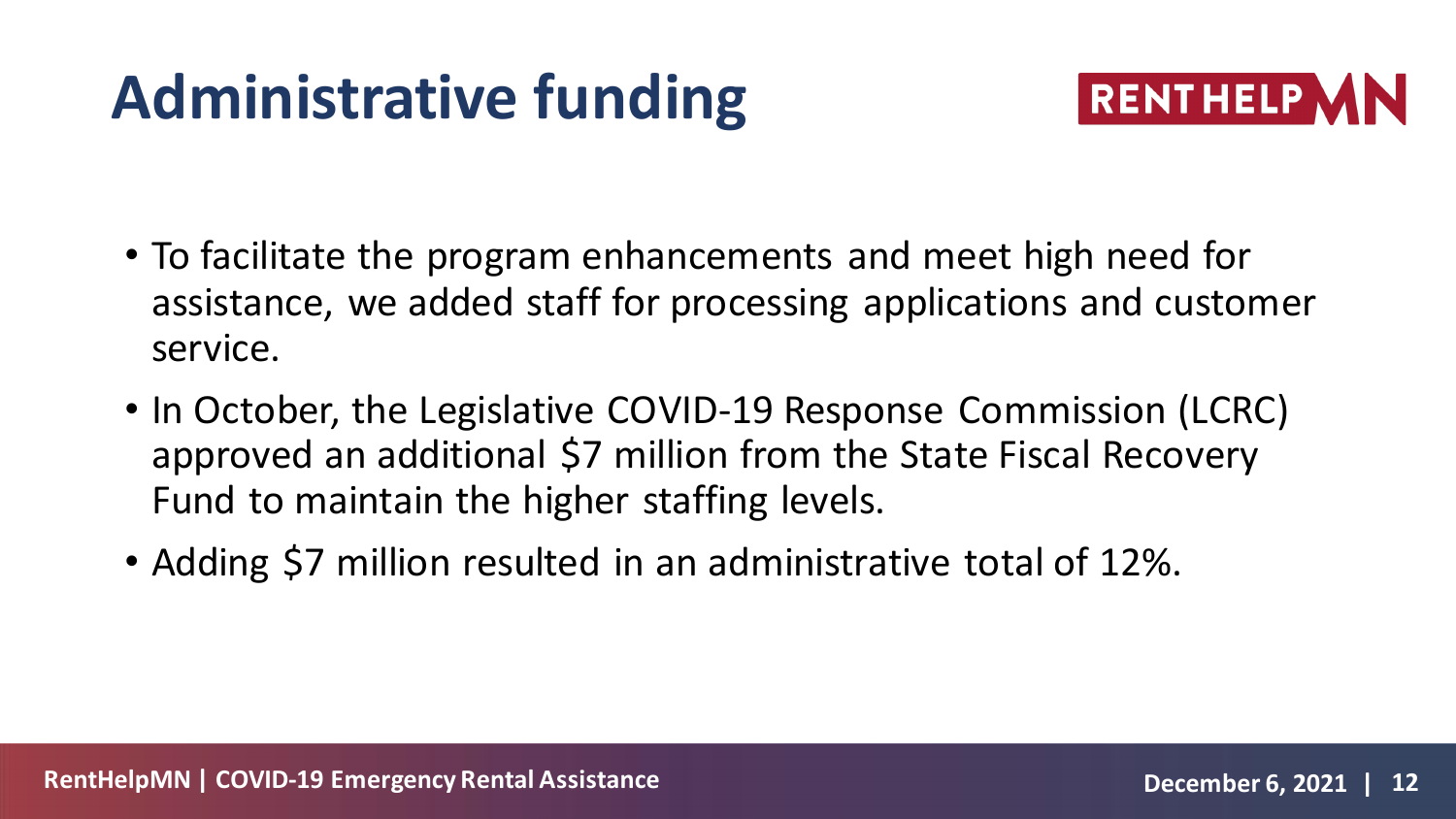#### **Program Changes and Improvements**



#### • **Applied Treasury Changes**

- Treasury broadened renters' self-attestation of income.
- Treasury allowed payments to former properties where renter has moved out.
- **Systematically addressed aged applications.**
- **Increased focus on processing time and payment speed.** - increased staffing to meet the high demand/volume of applications.
- **Added tools for 211 specialists to better assist applicants.**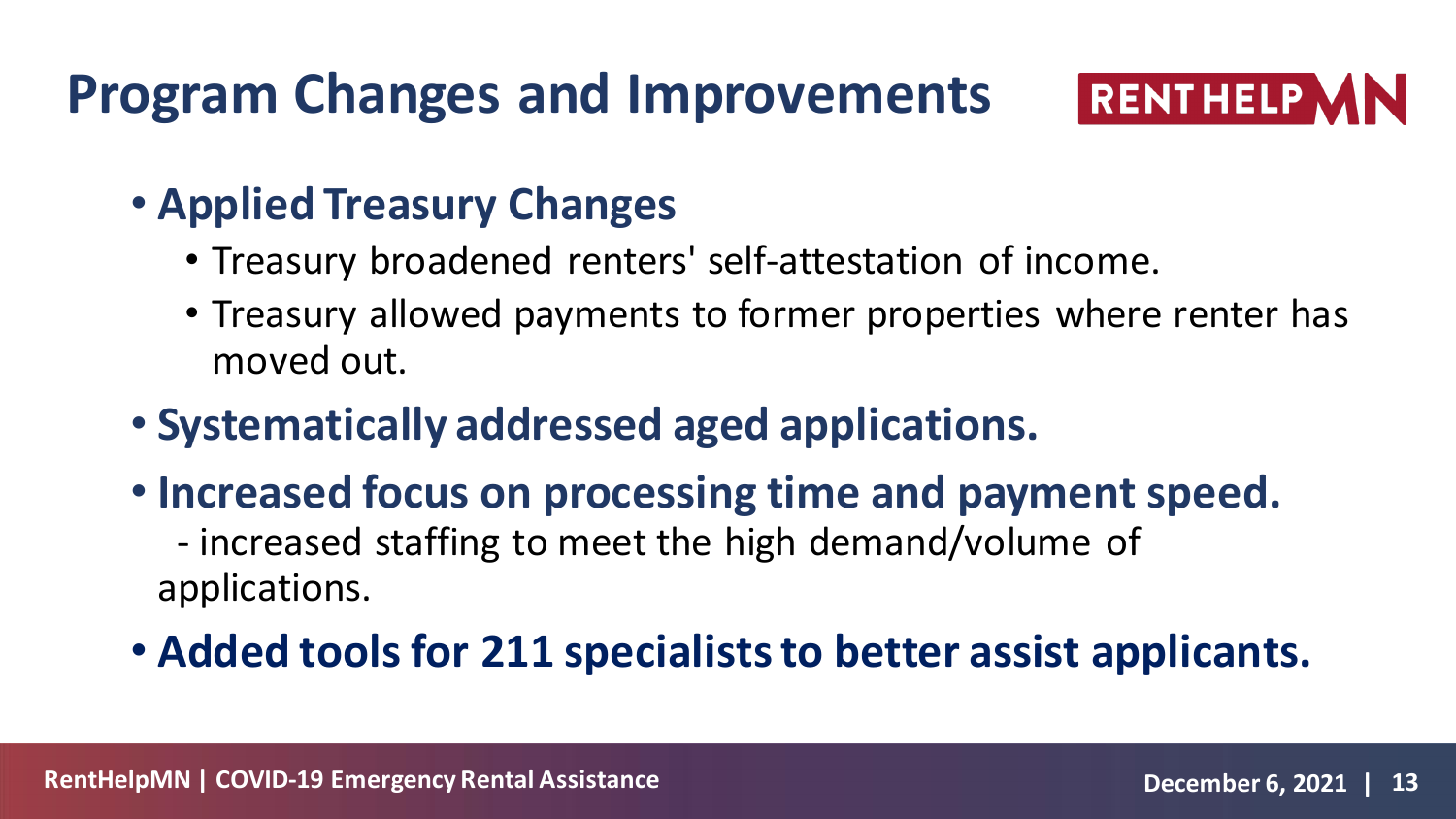### **More resources for applicants**



- Letters to confirm pending application status: These letters can be downloaded from user accounts or provided by 211.
- Award letters are sent with payment detail and approved assistance amounts.
- RentHelpMN requests for utility assistance are approved by PUC for protection against shut-off. We also refer to Energy Assistance Program.
- Specialized team working with owners of large properties.

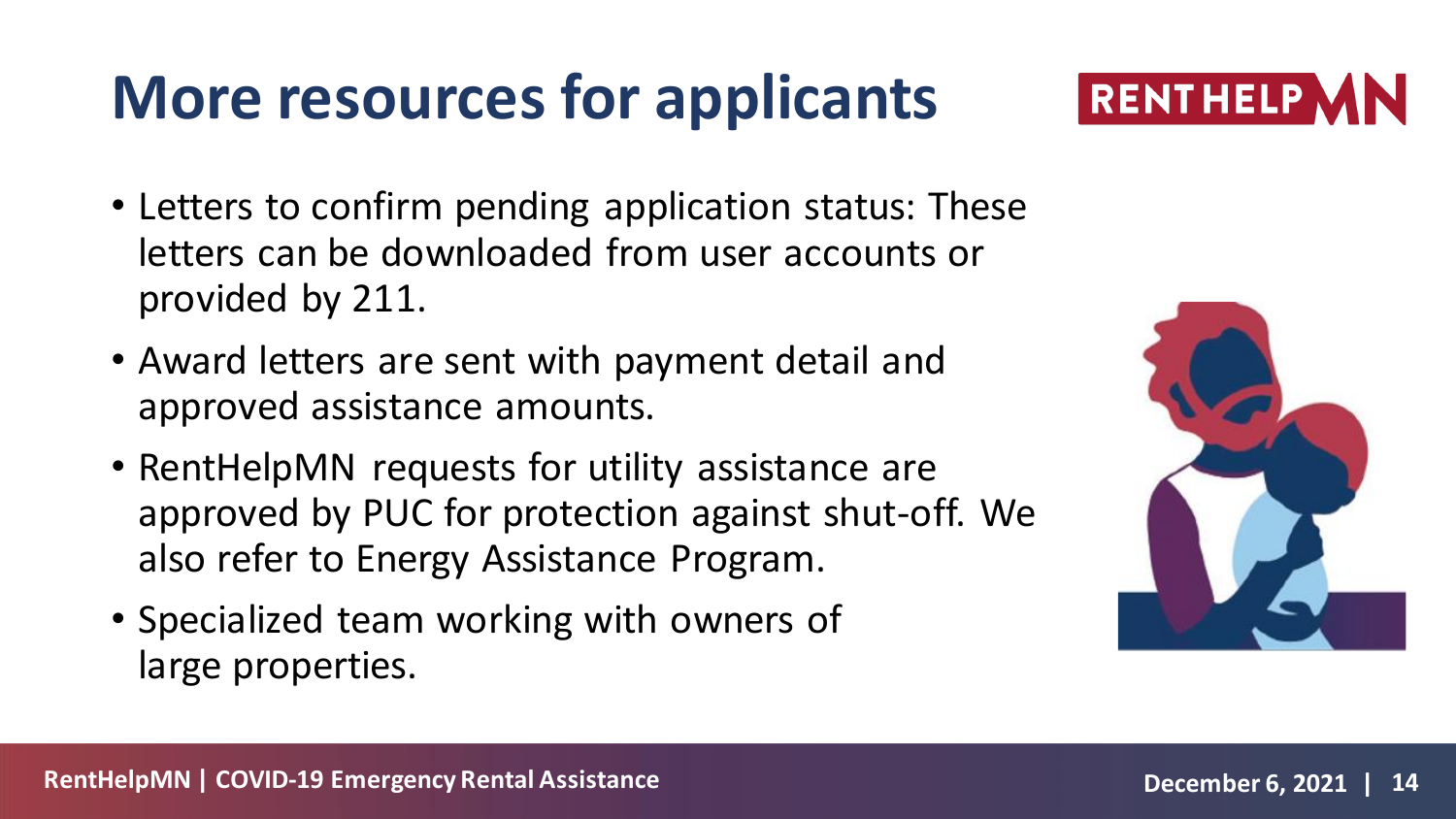#### **Assistance for eviction courts**

- Minnesota Housing staff are available as a resource in all 10 court districts and are doing pre-court outreach to renters.
- Renters need to respond to eviction notices and attend court. Renters will be evicted if they do not attend court, even though they have a pending application. Agency outreach is improving attendance.
- Staff assist the courts by providing a letter confirming application status, or by referring to a field partner or legal aid.
- So far, our staff have provided information in **over 690 court cases** throughout Minnesota.





*Staff are visible in Zoom court meetings as "RentHelpMN Resource."*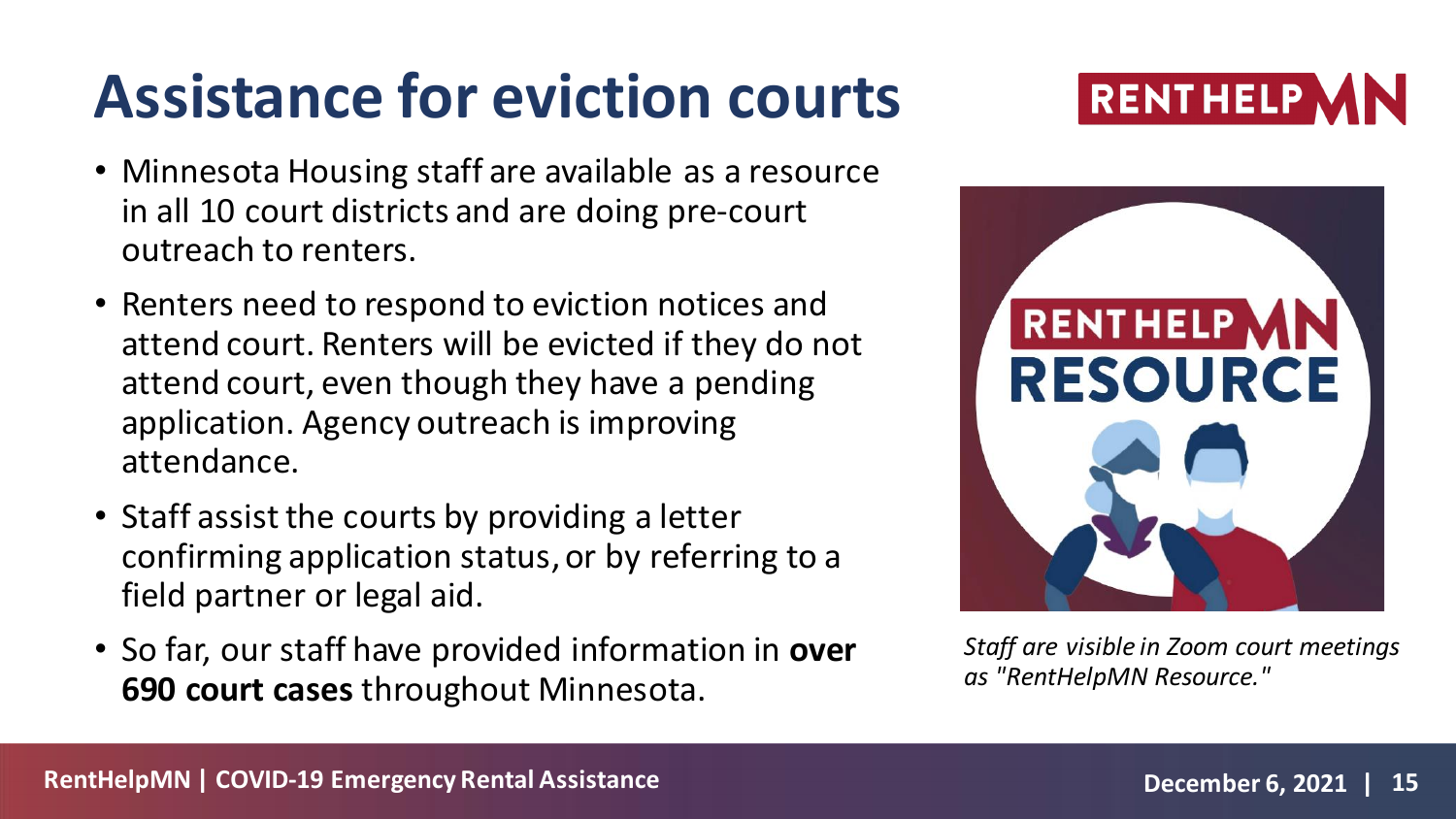#### **Preventing displacement with additional funding:**



- Federal program limits cap assistance at 18 months per household.
- Approximately 7,000 households with RentHelpMN applications are at risk of using all available benefits and could face displacement through March 2022.
- RentHelpMN will use the \$20 million allocated by the LCRC from the State Fiscal Recovery Fund to provide additional months of assistance to renter households (paid directly to property managers).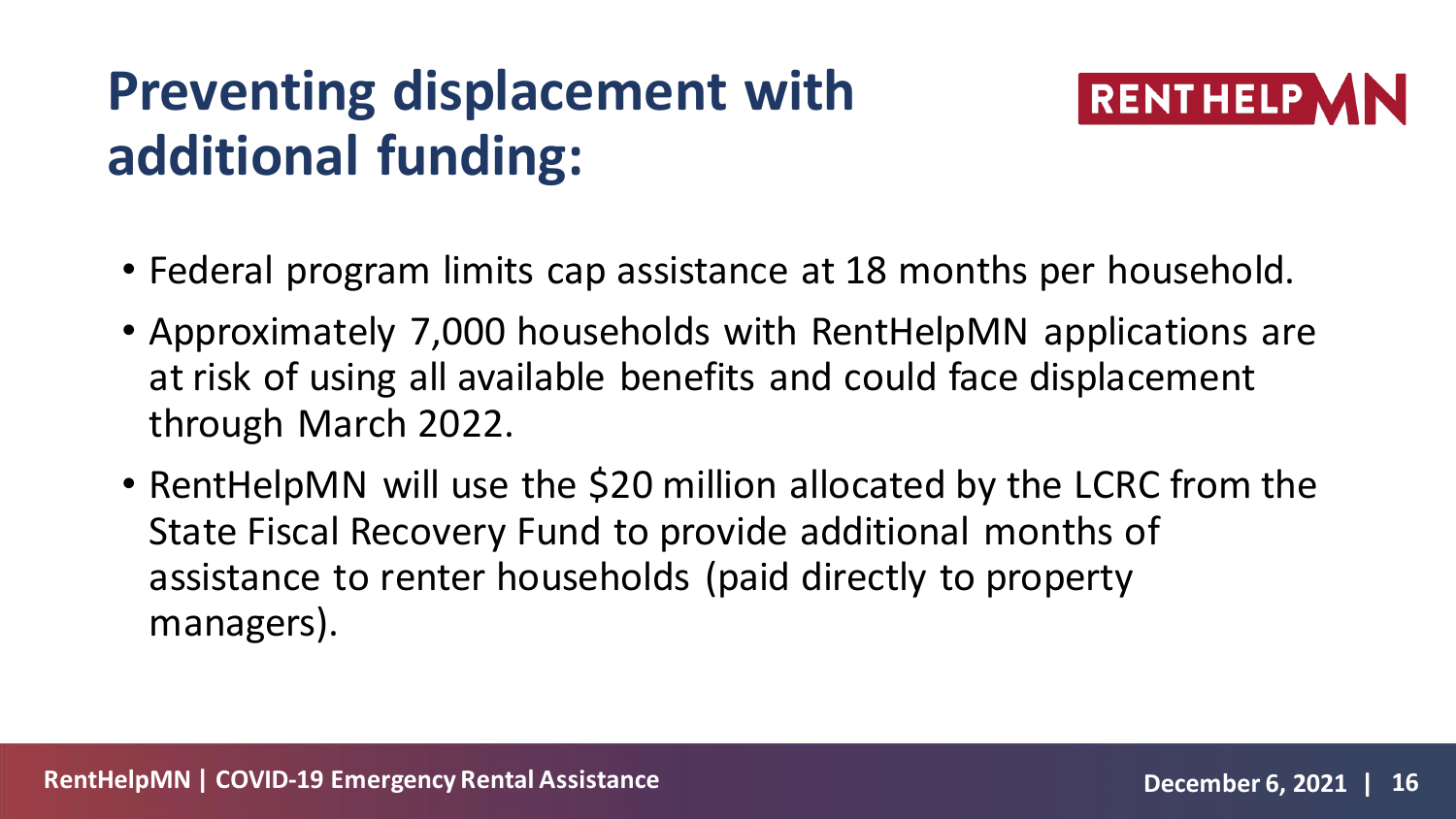#### **Treasury Reallocations**



- RentHelpMN surpassed federal obligation thresholds for ERA1.
- Minnesota Housing is eligible to request additional ERA1 funding and has submitted a request for \$231 million.
- Treasury has indicated that funds are unlikely to be reallocated across state lines.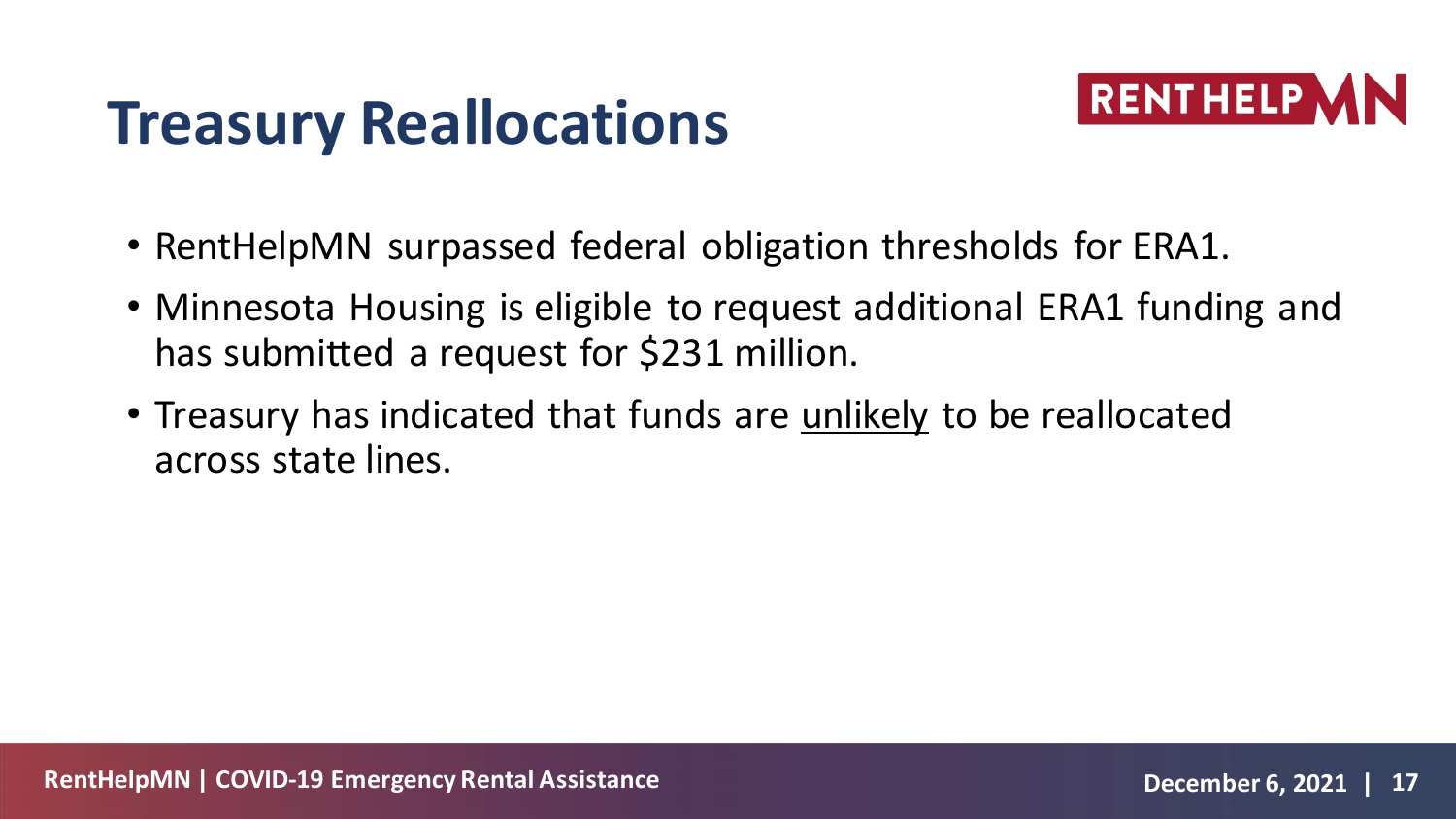# **Transition of Program**



- RentHelpMN is a temporary emergency program. There is no plan in Congress at this time to sustain these investments.
- The high need demonstrated in applications for assistance is a function of pandemic impact and persistent need for housing that's affordable.
- We are still receiving applications and funding is available.
- At some point in 2022, the program will close, as it has and will in other states.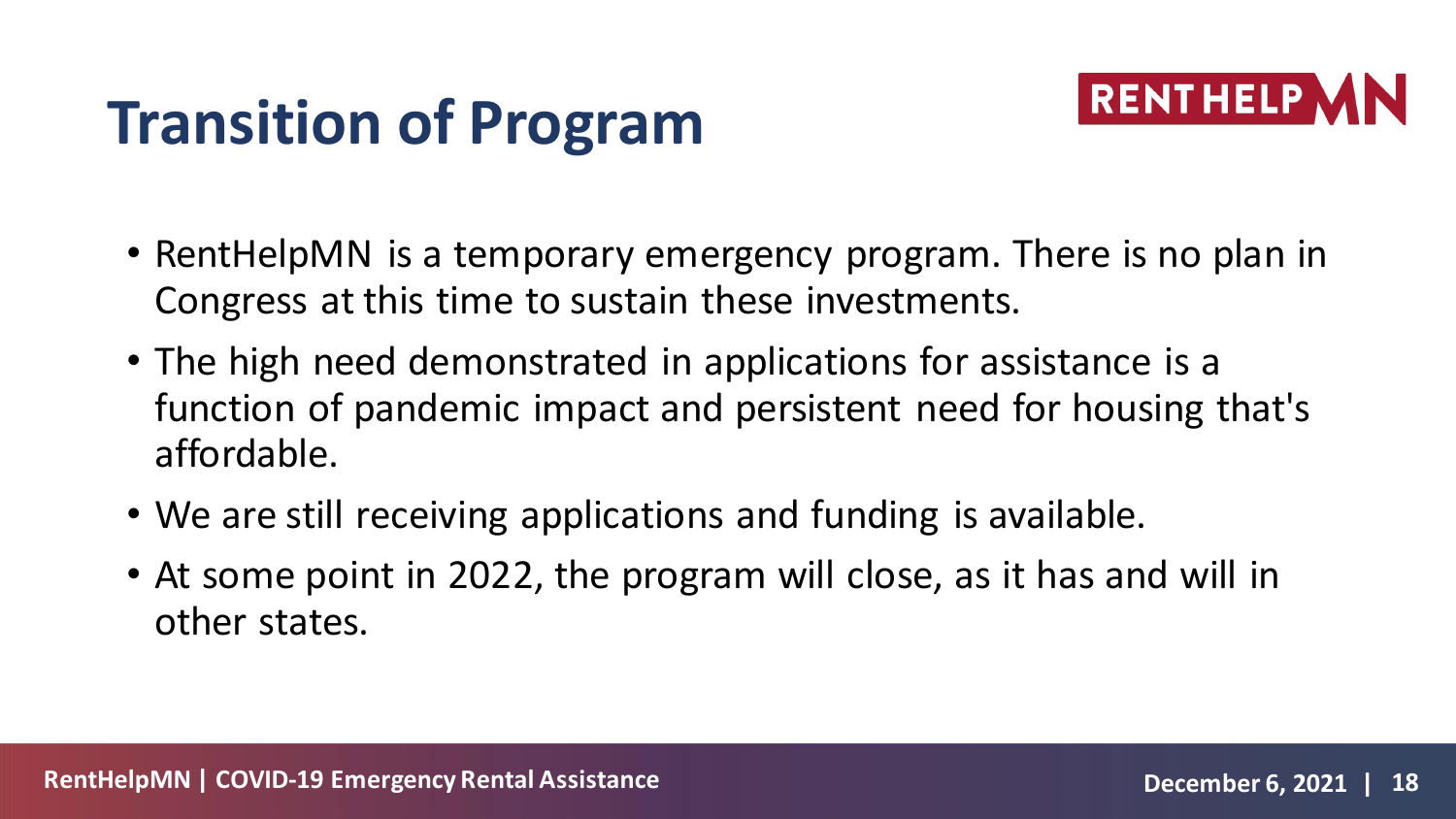#### **Local Rent Control/Stabilization Measures**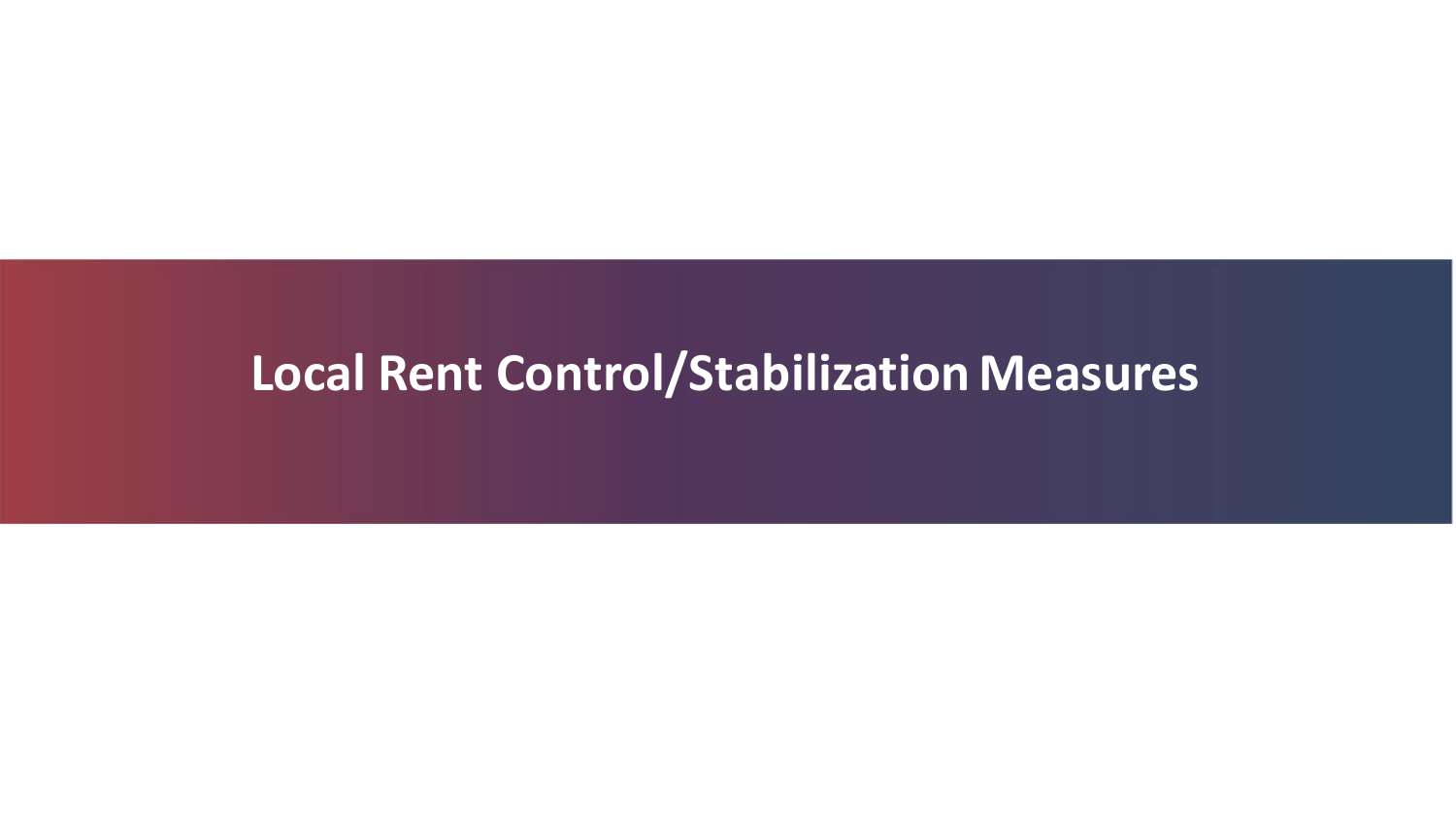## **Saint Paul ballot question**

Should the City adopt the proposed Ordinance limiting rent increases? The Ordinance limits residential rent increases to no more than 3% in a 12-month period, regardless of whether there is a change of occupancy. The Ordinance also directs the City to create a process for landlords to request an exception to the 3% limit based on the right to a reasonable return on investment. A "yes" vote is a vote in favor of limiting rent increases. A "no" vote is a vote against limiting rent increases.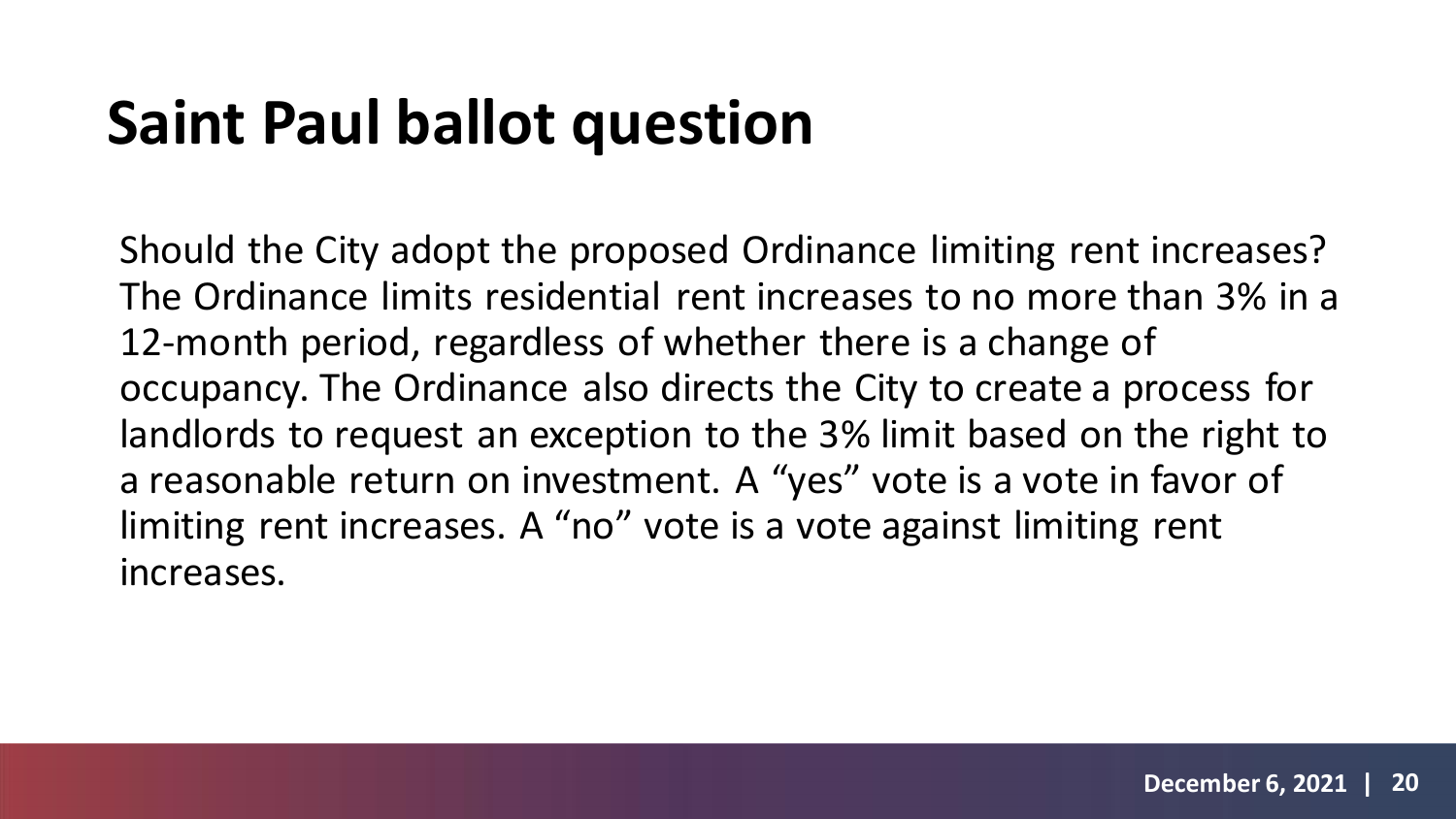#### **Minneapolis ballot question**

Authorize the City Council to regulate rents on private residential property in the City of Minneapolis by ordinance. Provide that an ordinance regulating rents on private residential property could be enacted in two different and independent ways:

a. The City Council may enact the ordinance.

b. The City Council may refer the ordinance as a ballot question to be decided by the voters for approval at an election. If more than half of the votes cast on the ballot question are in favor of its adoption, the ordinance would take effect 30 days after the election, or at such other time as provided in the ordinance.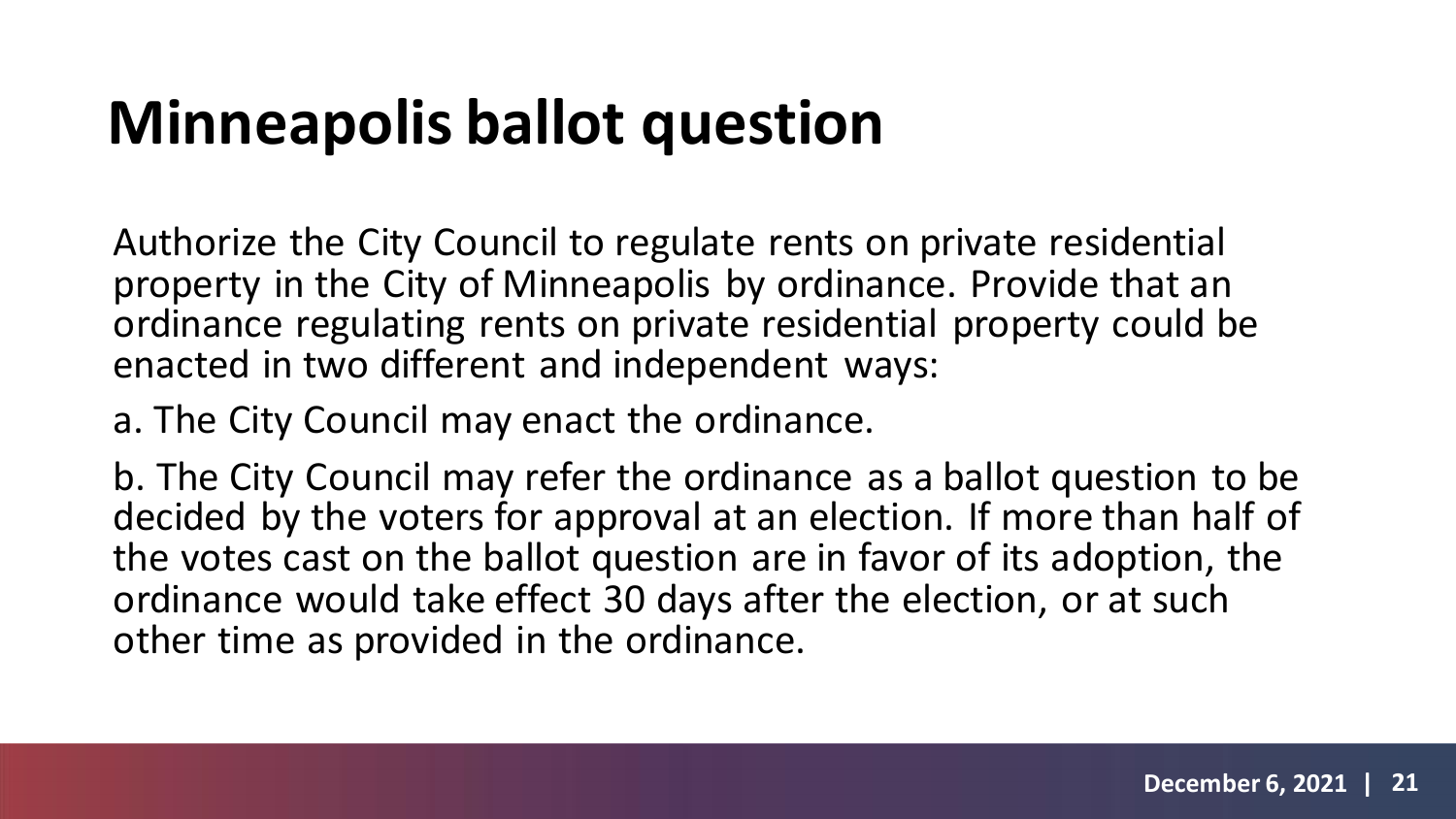#### **Update on Housing Infrastructure Bonds**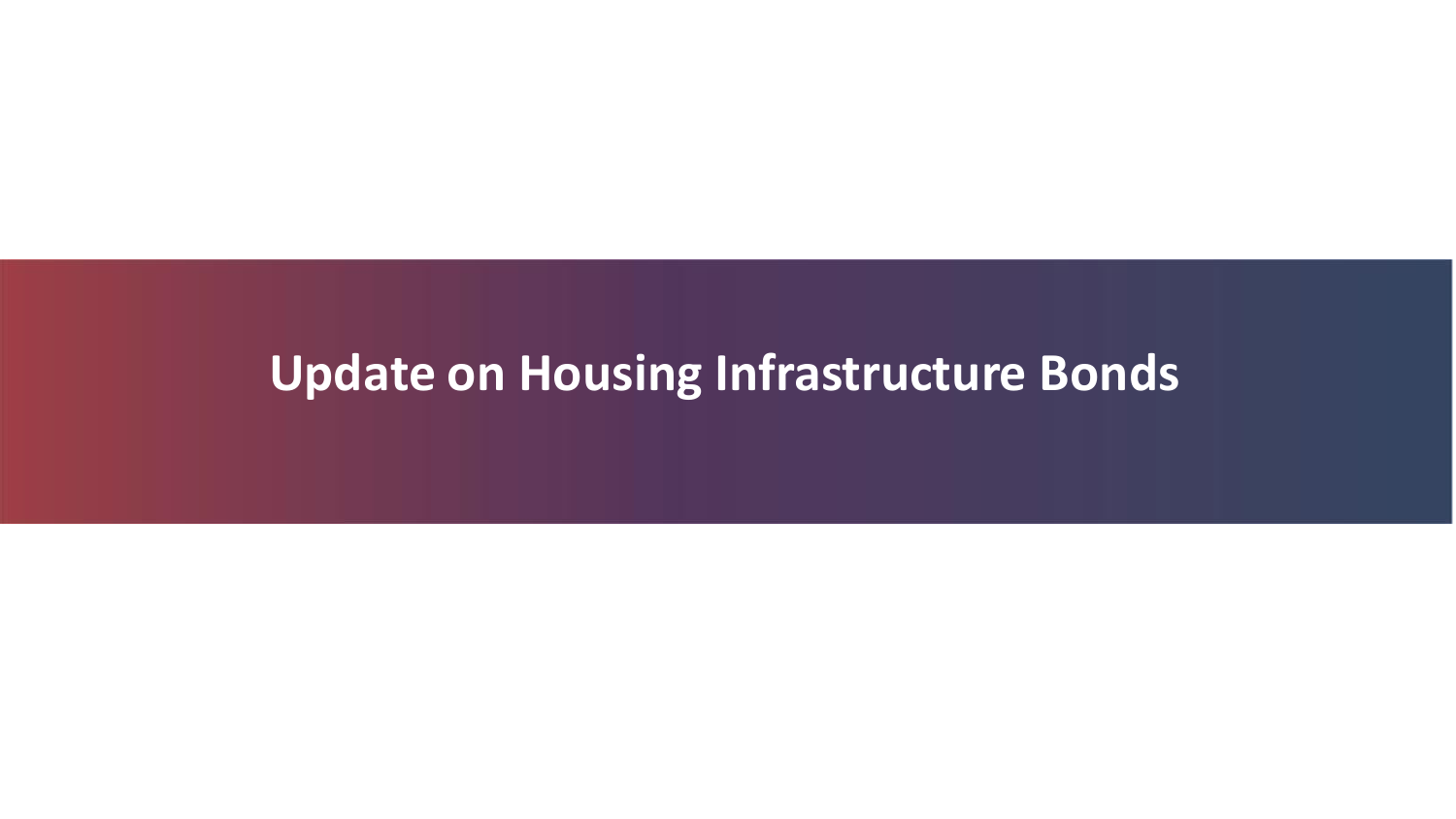## **Housing Infrastructure Bonds Authority and Federal Action**

- The Legislature enacted a contingency with the new \$100 million in Housing Infrastructure Bonds from 2021 Special Session.
- The Housing Infrastructure Bonds authority is contingent on potential federal action. If Congress passes a federal infrastructure related bill in 2021 that includes funding for the same purposes as HIB, then bonds cannot be issued for those purposes.
- The Infrastructure Investment and Jobs Act (Signed 11/15/21) **did not** include housing development resources. Congress is considering the Build Back Better bill that may trigger the contingency.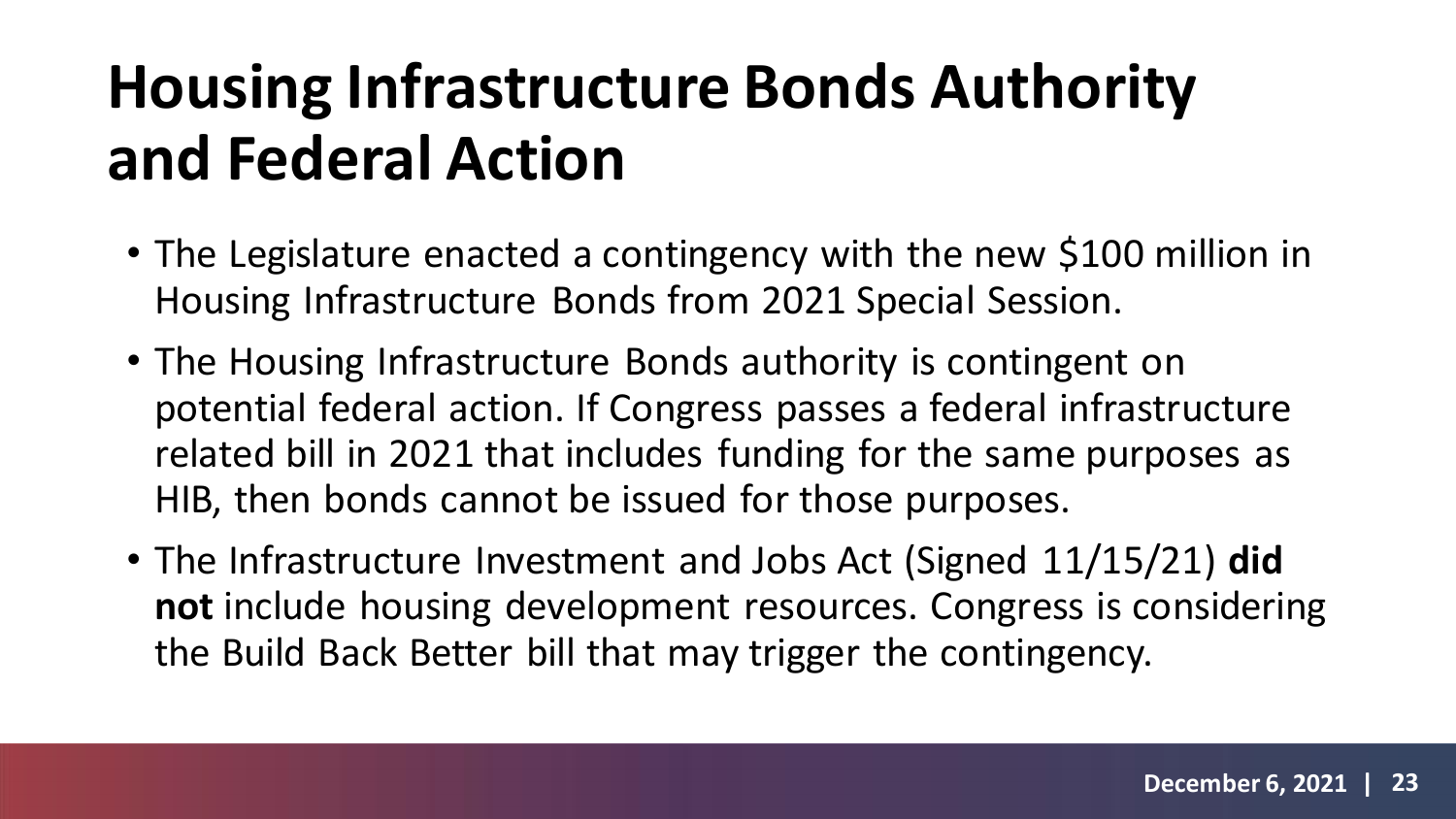# **Impacts of Federal Action on Minnesota Housing**

- The contingency is in place until December 31, 2021.
- This contingency creates a delay in the 2021 Selections for rental and homeownership.
- Minnesota Housing must report to the Legislature by January 15.